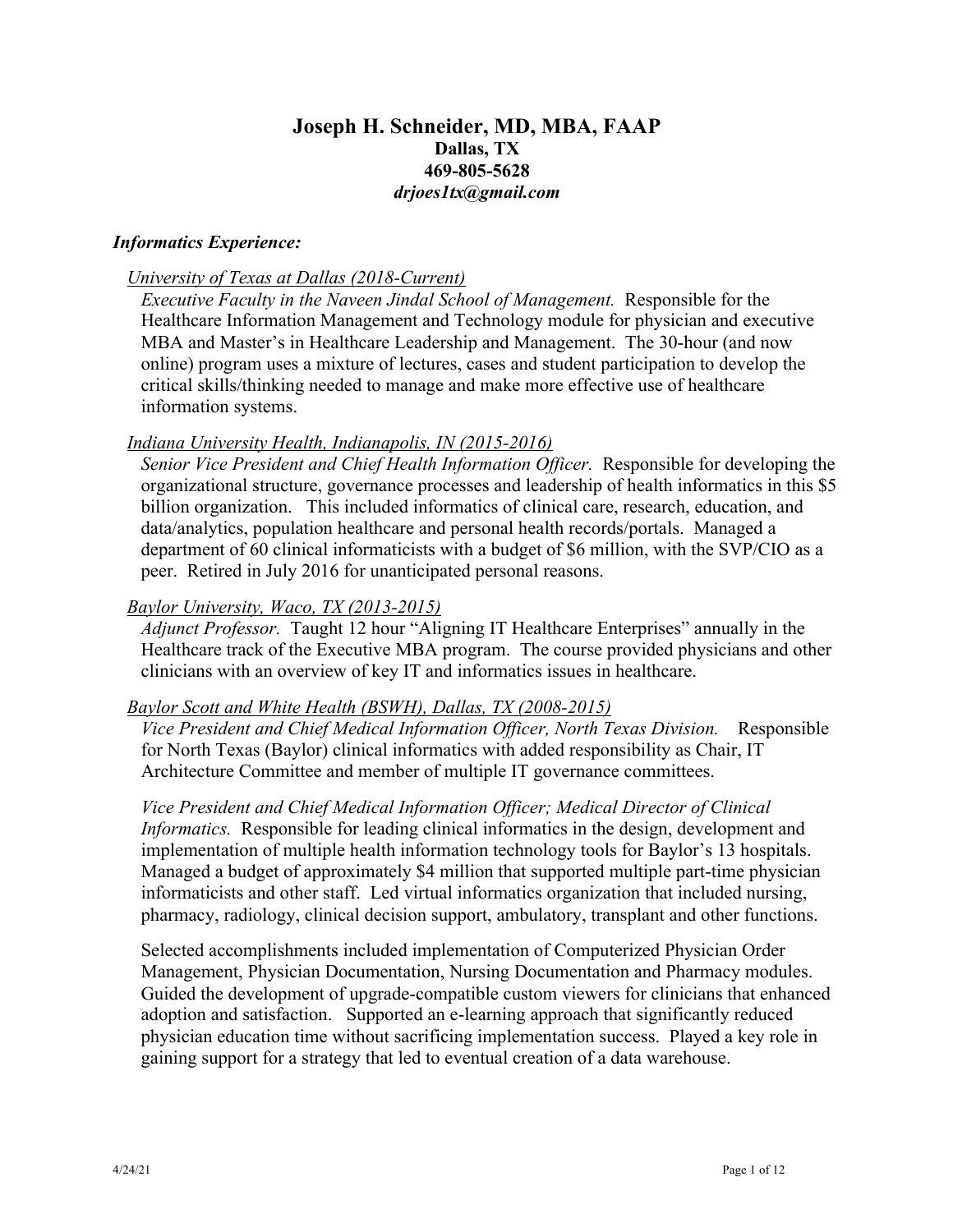Developed and implemented the clinical HIT governance structure. Accomplishments included the development of system wide processes for the following:

- Change requests and clinical project prioritization
- Physician and nursing documentation
- Medication management
- Clinical Decision Support including order set development and management
- Health Information Exchange
- Patient Portal
- Downtime and downtime recovery

Served as a member of the BHCS Senior Leadership Team and numerous system-wide committees including the Information Services Governance Committee.

## *Children's Medical Center Dallas, TX (2004-2008)*

*Chief Medical Information Officer.* Provided medical leadership for the strategy, design, implementation and ongoing operations of the Cerner EHR and other clinical information systems. Chaired Physician Advisory Committee and co-chaired EHR Steering Committee. Worked with clinicians and IT staff to implement Nursing Documentation, a Web portal, Surgery Documentation, bar coding, plus associated recovery plans for downtimes. Developed Clinical Change Control process and significantly improved project prioritization process. Introduced concept of "monthly releases" to improve effectiveness of communication and training. Played a leading role in the decision to switch to Epic and worked on the transition before moving to Baylor.

## *Clinical Experience:*

## *University of Texas Southwestern Medical Center (2006-Current)*

*Assistant Professor. Part-time* attending neonatal hospitalist physician at Parkland and Clements/University Hospitals with teaching and supervision responsibilities for residents and nurse practitioners in the newborn nursery at Parkland. Provided the data analysis for and continual monitoring of a major process change that significantly improved the management of newborns at risk for hypoglycemia.

## *Baylor College of Medicine (BCM), Houston, TX (1998-2004)*

*Assistant Professor.* Attending physician at Texas Children's (TCH), Methodist, St. Luke's and Ben Taub (BTGH) Hospitals Level I/II Nurseries (2000-2004), Neonatal Graduate Clinic (2002-2004) and BTGH Pediatric Emergency Room/Clinics (1998-2003). Taught residents and medical students at BTGH and TCH. Managed Neonatology clinical database covering  $\sim$ 75,000 neonatal admissions in four hospitals since 1986. Served on President's Strategic Planning Task Force (2003). Voted BTGH 1st Runner-Up "Physician of the Year" (2003).

*Medical Director, BTGH Breastfeeding Outpatient Follow-up Clinic.* Established nursing protocols to standardize care in Newborn Follow-up Clinic.

Grants included \$220,000 from the Henriksen Foundation for distribution of 12,500 American Academy of Pediatrics child care books to new mothers at BTGH, \$89,000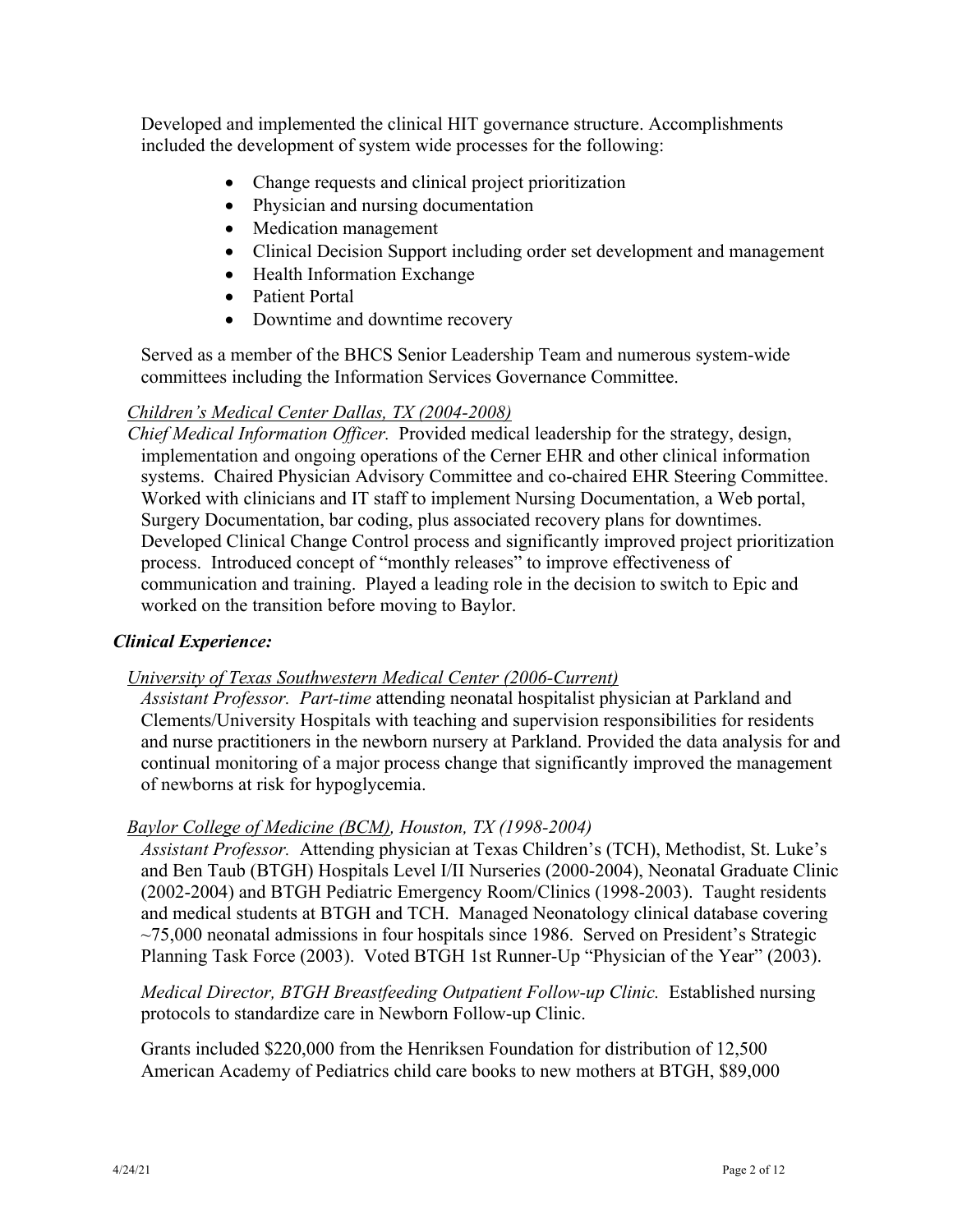(Children's Health Fund) for BTGH Breastfeeding Outpatient Follow-up Clinic and \$25,000 for creation of a "rooming-in" facility at BTGH.

*Committee Membership:* TCH Utilization Review Committee Co-Chair (2002) and Chair (2003-2004); TCH Performance Improvement Committee (2002-2004); BTGH BOOKs Program Board of Directors (2001-2004); BTGH Physician Clinical Information System Advisory Committee (2002-2004).

### *Business Experience:*

### *Baylor College of Medicine (BCM), Houston, TX (1998-2000)*

*Vice Chair of Finance, Department of Pediatrics (1998-2000)*. Responsible for the financial operations of this \$80 million department. Clinical billings increased 25% and emergency room billing backlog was reduced from over 90 days to 7 days through billing improvements. Oversaw development of first electronic charge capture system in department.

### *Cordis Corporation, Inc., Miami, FL (1984-90)*

*General Manager, Theratek, Inc. (1986-90).* Started rotational atherectomy joint venture between Cordis and inventor. Hired/developed team of 50 engineering, manufacturing, quality assurance, financial and administrative employees. Completed mechanical/electrical engineering and manufacturing tasks to get catheters and high-speed drive systems to market quickly and in FDA compliance. Established strategic direction, which lead to development of new products and European market leadership. Arranged sale of firm to another medical equipment company when rotational atherectomy no longer fit Cordis' strategic direction.

*Management Development Program (1984-86).* Managed 22-person pacemaker component machine shop. Increased on-time delivery from 60% to 99% and decreased overtime from 30% to 13%. Conducted physician surveys and market research on electrophysiology products and implantable defibrillators. Developed the organization's first quality improvement program.

#### *CIGNA, Inc., Philadelphia, PA (1983-84)*

*Director, Agency Financial Planning.* Conducted financial reviews and negotiated over 35 loans to insurance agents. Developed financial training and simplified loan programs. Left to rejoin former manager from Pantry Pride and Touche Ross who had moved to Cordis.

## *Pantry Pride, Inc., Ft. Lauderdale, FL (1979-83)*

*Director of Planning (1981-1983).* Created financial and strategic plans for this \$1 billion supermarket company, including bankruptcy restructuring, \$15 million credit line and recapitalization. Left to return to Philadelphia after managing successful recapitalization.

#### *Touche Ross & Company, Philadelphia, PA (1979)*

*Associate Consultant.* Conducted feasibility studies for lifecare facilities. Assisted in Pantry Pride bankruptcy consulting. Left to join Touche Ross manager at Pantry Pride.

#### *Booz, Allen & Hamilton, Inc., New York, NY (1977-79)*

*Consultant.* Conducted audits of Brazilian and European operations, and consulted for acquisitions by Citibank and Dun & Bradstreet. Investigated travel agency fraud for Air Transport Association. Left to join wife who took a senior management job in Philadelphia.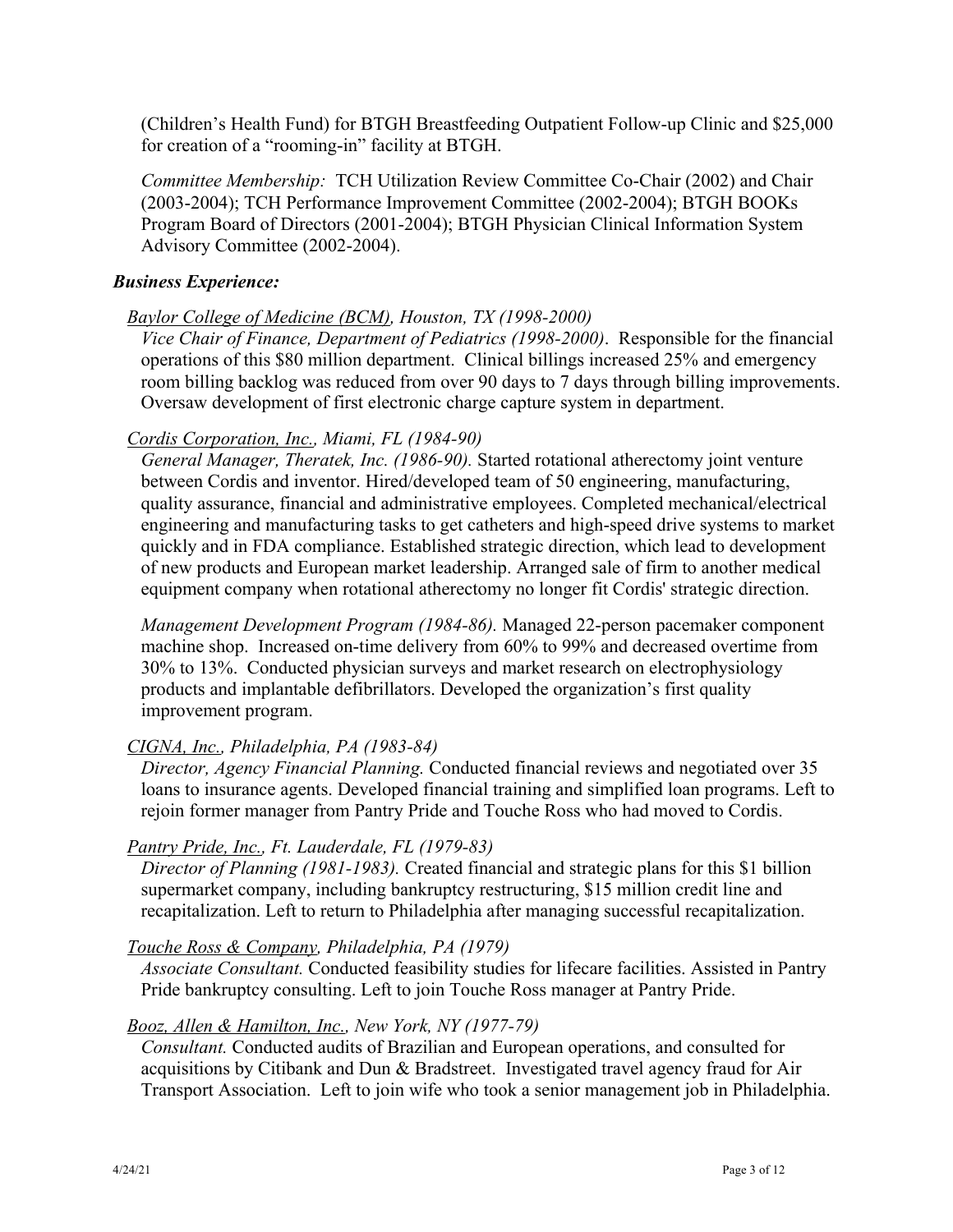### *Selected Awards:*

Becker's Hospital Review "*100 Hospital and Health System CIOs to Know*" (2013 and 2014) Becker's Hospital Review *"500+ People to Know in Healthcare"* (July 2014) Becker's Hospital Review *"34 CMIOs to Know"* (September 2016) Becker's Hospital Review *"25 CMIOs to Know"* (October 2014)

### *Certifications/Licenses:*

Diplomate, Clinical Informatics, American Board of Preventive Medicine (2014 - current). Diplomate, Pediatrics, American Board of Pediatrics (1998 - current). M.D.; Texas State Board of Medical Examiners (1997 - current). C.P.A.; American Institute of Certified Public Accountants (1977 - current).

### *Education:*

*Medical Informatics NLM Fellow, Marine Biological Laboratory, Woods Hole, MA. (2005)* Sponsored by the National Library of Medicine. Certificate (Fall 2005).

### *Pediatric Residency, Baylor College of Medicine, Houston, TX (1995-98)*

*Achievements:* Chief Resident, Neonatology (1998).

*Activities:* Residency Curriculum and Pharmacy/Therapeutics Committees, Texas Children's Hospital (1996-98); Asthma Pediatric Practice Guideline Revision Committee (1996-97); National Youth Leadership Forum (1996-98); Camp Wenoweeze Counselor (1996-97); Developed Baylor Telemedicine Inventory and VIP Patient Proposals (1997).

### *MD, Emory University, Atlanta, GA (1991-95)*

*Achievements:* 4.0 GPA, Summa Cum Laude; Upjohn Research Award (1995); Evangeline Papageorge Award (1995); Alpha Omega Alpha (1994-95); McGraw-Hill Award (1992); International Society for Cardiovascular Surgery Research Fellowship, (1992).

#### *MBA, Columbia University, New York, NY (1975-77)*

*Achievements:* 3.85 GPA; Accounting Concentration; Beta Gamma Sigma Honor Society (1977); James L. Dohr and Professional Accounting Prizes (1977).

*BS, St. Joseph's College, Philadelphia, PA (1970-74) Achievements:* 3.75 GPA, Magna cum Laude, Biopsychology major.

## *Medical Professional Associations:*

- *American Academy of Pediatrics (1998-current):* Physicians Advisory Committee, Child Health Informatics Center (2016-current); Council on Clinical Information Technology Executive Committee (1999-current), serving as Vice Chair (2006-2008), Chair (2008-2010) and Past Chair (2010-2017). Major accomplishments included development and endorsement of ASTM Continuity of Care Record (CCR), creation of a CMIO-like position at the AAP, and development of multiple policies, including lead author on Personal Health Record policy. Also serve as a member of the Section on Administration and Practice Management.
- *Texas Medical Association (TMA) (1998-current):* Chair, Council on Practice Management (2014-2015). Committee on Health Information Technology (2006-current; Chair 2006- 2014)). Major accomplishments included leadership in the development of the HIT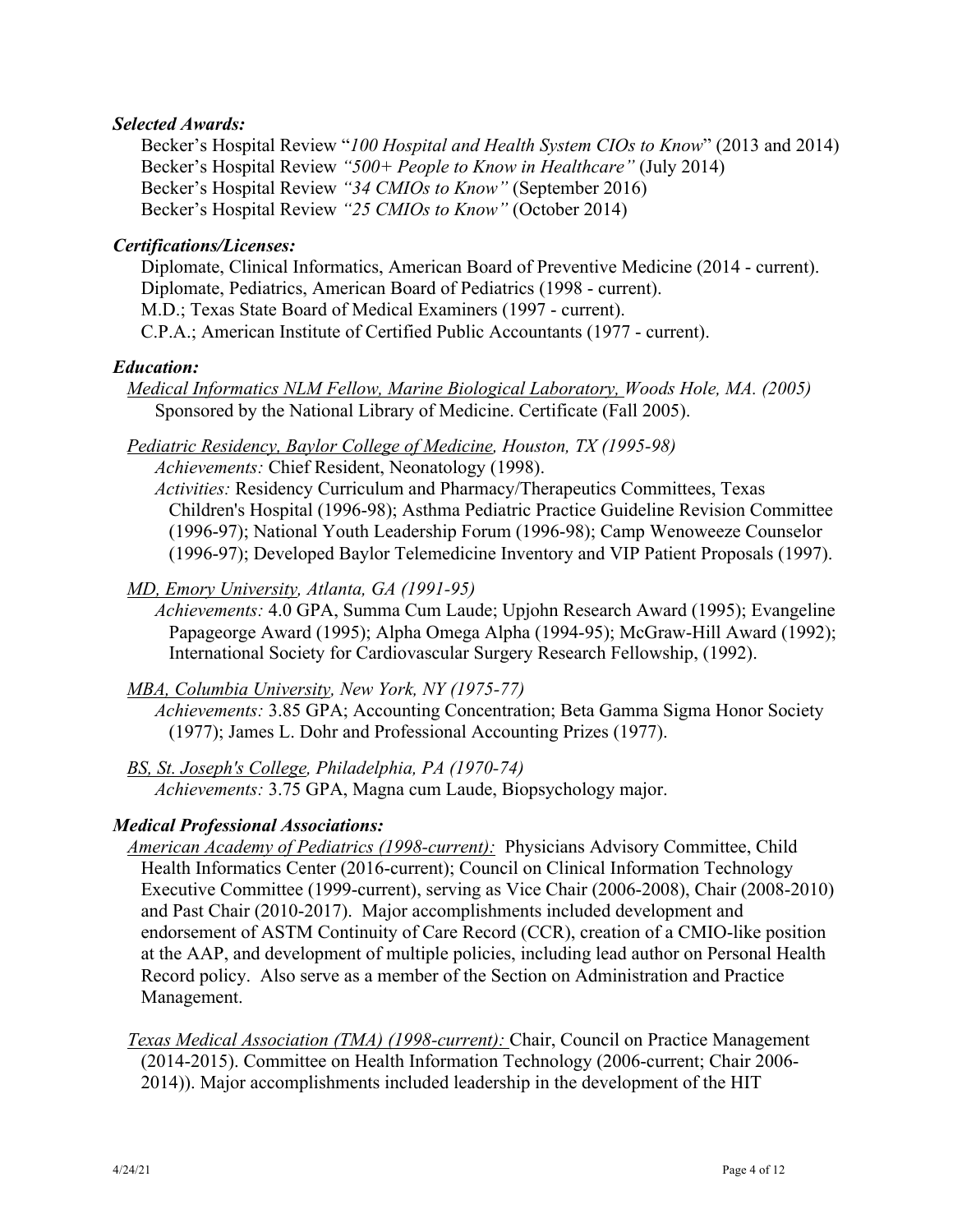Committee, creation of the governance structure linking Texas Regional Extension Centers and the development of multiple tools and policies regarding EHR implementation.

*Dallas County Medical Society (2005-current):* Council of Socioeconomics (2009-2015, Chair 2009-2010); Delegate to the TMA House of Delegates (2008-2015).

*Texas Pediatric Society (TPS) (2000-current):* Board of Directors (2004-2013); Co-Chair, Committee on Communications and Technology (2002-2006); Committees on Practice, Legislation, Children with Disabilities and Hospital Practice (2000-2015); TPS appointee on Texas State Medicaid Medical Advisory Committee (2002-2003); ImmTrac Advisory Committee Member (2005-2009). Received Texas Chapter AAP Special Achievement Award (2004).

## *Other Current Memberships and Activities:*

*American Medical Informatics Association (AMIA) (2009-current):* Member *Association Medical Directors of Information Systems (AMDIS) (2005-current):* Member *American Medical Association (AMA):* Member *American Institute of Certified Public Accountants (AICPA) (1978-current)*; Member

- *Follow up and Treatment Workgroup of the HRSA Advisory Committee on Heritable Disorders in Newborns and Children, Rockville, MD (1/17-current);* Member; Co-developed a proposal for incorporating formal longitudinal follow-up into the newborn screening process that is being actively considered by the Advisory Committee. Participated in the development of the 2018 report "*The Role of Quality Measures to Promote Long-Term Follow-up of Children Identified by Newborn Screening Programs"*
- *Texas Newborn Screening Advisory Committee, Austin, TX (6/17-current)* Member; Chair of the Subcommittee on Rider 37/Newborn Screen Funding. Co-developed a proposal for revamping the funding structure of newborn screening in Texas that is being actively considered in the legislative process
- *Alliance for Quality Improvement and Patient Safety (AQIPS), Alexandria, VA (2015-current);*  Board member of this national association of Patient Safety Organizations

# *Prior Memberships and Activities:*

- *Texas Medicaid Health Information Exchange Advisory Committee, Austin, TX (2009-2015);*  Board Chair; Monitored in the implementation of Meaningful Use and other health information technology issues in Texas
- *Certification Commission for Health Information Technology – Process Advisory Workgroup* (2004-2007). Member of the workgroup that developed initial EMR certification processes
- *Medical Records Institute (2004-2011):* Program coordinator of Pediatric EHR Awards Program and Documentation Challenge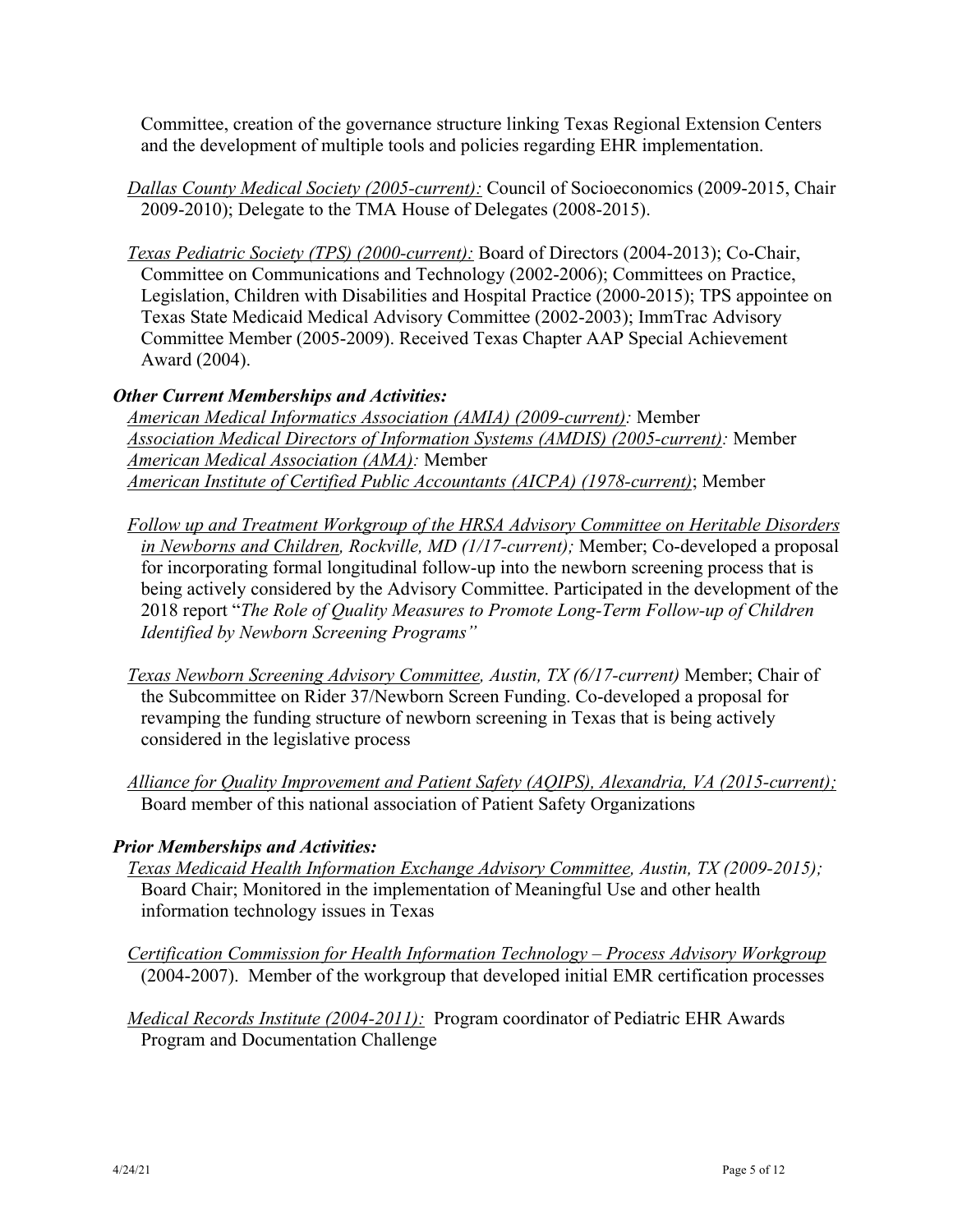*American Society of Testing and Materials Healthcare Informatics Committee, (2000-2009):* Developed standards for personal health records and the Continuity of Care Record (the first standard for clinical health information technology interoperability)

*Southern Governor's Association Gulf Coast Task Force on Emergency Health Records, (2006);* Member of this short-lived task force formed in response to Hurricane Katrina

### *Publications:*

- Schneider JH, Wirth A "Balancing Patient Safety, Clinical Efficacy, and Cybersecurity with Clinician Partners" *Biomed Instrum Technol* 2021 55 (1): 21–28.
- Temple M, Sisk B, Krams L, Schneider JH, Kirkendall E, Lehmann C "Trends in Use of Electronic Health Records in Pediatric Office Settings" *Jnl Pediatrics* 2018
- Lane S, Miller H, Ames E, Garber L, Kibbe D, Schneider JH, Lehmann C "Consensus Statement: Feature and Function Recommendations to Optimize Clinician Usability of Direct Interoperability to Enhance Patient Care" *Applied Clinical Informatics* 2018, 205(1)
- Schneider JH "Healthy Vital Signs: CMIO, CNIO, and Other Informatics Relationships". In *The CMIO Survival Guide: A Handbook for Chief Medical Information Officers and Those Who Hire Them,* Bria WF and Rydell RL (eds.) , 2nd ed., Chicago, IL, HIMSS Publishing, 2017
- Blythe MJ, Del Beccaro MA et al "Standards for health information technology to ensure adolescent privacy" *Pediatrics* 2012 130(5)
- Kim G, Zurhellen W, Schneider JH et al "Policy statement Health information technology and the medical home" Pediatrics 2011 127(5)
- Schneider JH "Communities of Pediatric Care and Practice". In *Pediatric Informatics*, Lehman CU et al. (eds.) New York, NY, Springer 2009
- Schneider JH et al "Using Personal Health Records to Improve the Quality of Health Care for Children" *Pediatrics* 2009 124(1)
- Weisman LE, et al "Phase 1/2 Double-Blind, Placebo-Controlled, Dose Escalation, Safety, and Pharmacokinetic Study of Pagibaximab (BSYX-A110), an Antistaphylococcal Monoclonal Antibody for the Prevention of Staphylococcal Bloodstream Infections, in Very-Low-Birth-Weight Neonates" *Antimicrobial Agents and Chemotherapy* 2009 53(7)
- Kim GR, Lehmann CU "Pediatric aspects of inpatient health information technology systems" *Pediatrics* 2009 123(2)
- Schneider JH "Pediatric electronic medical records face off in competition" *AAP News,* July 2006; 27: 31
- Schneider JH and Schneider KH "Report on Electronic Health Record-Associated Errors and Near Miss Reporting System" AHRQ Report, June 2006
- Rosenbloom ST, Harrell FE, Lehmann CU, Schneider JH, Spooner SA, Johnson KB. "Perceived Increase in Mortality After Process and Policy Changes Implemented with Computerized Physician Order Entry". *Pediatrics* 117(4):1452-55, 2006
- Schneider JH "Pediatric electronic medical records face off in competition" *AAP News,* Aug 2005; 26: 7
- Schneider JH "Questions to consider before adopting an EMR system" *AAP News,* Jan 2005; 26: 34-35
- Schneider JH "Pediatric electronic medical records face off in competition" *AAP News,* Aug 2004; 25: 64-65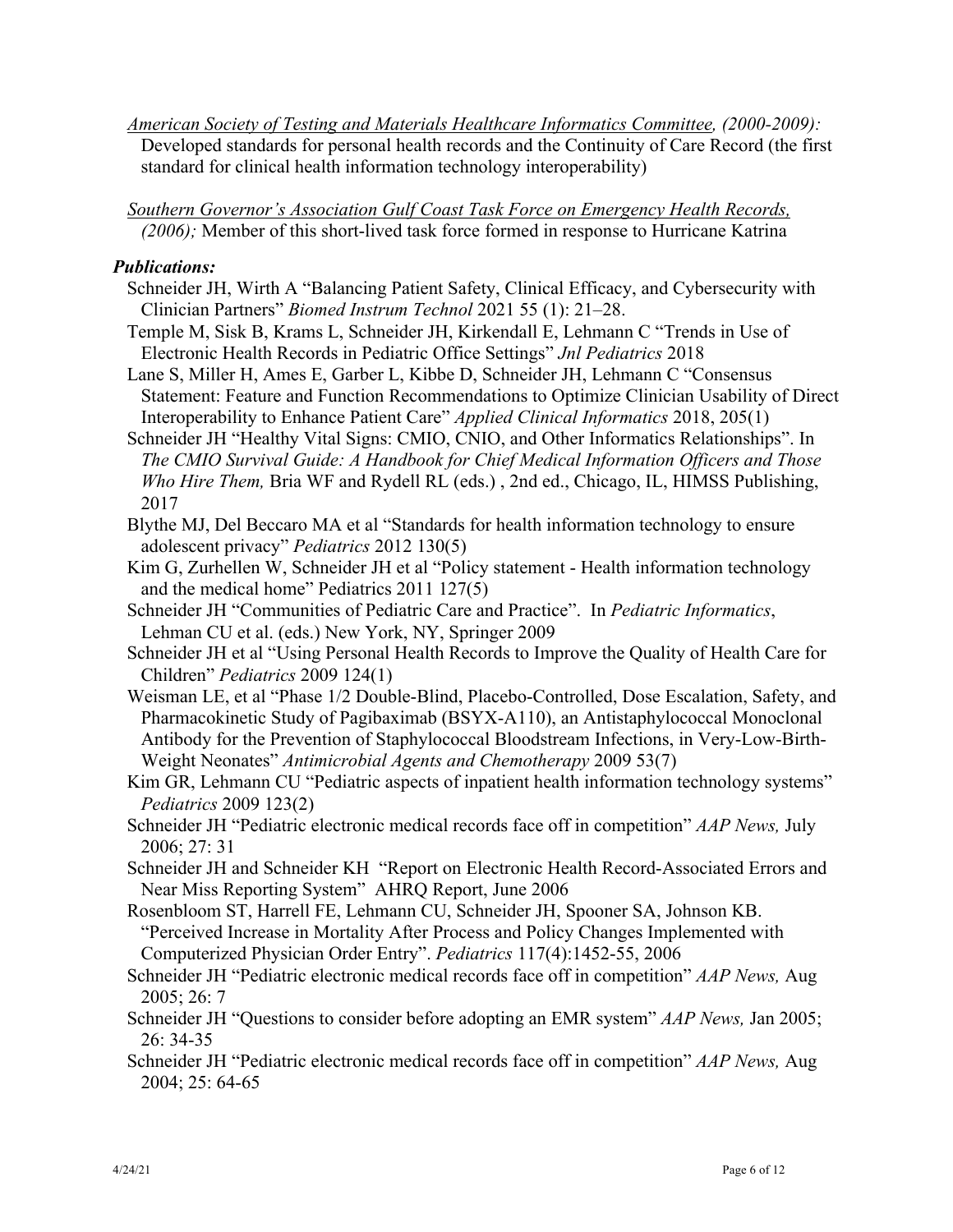- Schneider JH "Continuity of Care Record aims to ease transfer of patient information" *AAP News,* May 2004; 24: 222
- Anderson DM, Abrams SA, Guillory C, Haney PH, Hawthorne K, Hull LJ, Kansagra KV, Montgomery CE, Russek M, Schneider JH, Weisman LE "Nutrition Support" In *Guidelines for the Acute Care of the Neonate*, Adams JA et al. (eds.), 11<sup>th</sup> edition, Houston TX, Baylor College of Medicine, 2003
- Schneider JH "ImmTrac Technical Analysis" *Confidential Report to the Texas Pediatric Society Executive Board.* 2003
- Waegemann CP, Tessier C, Barbash A, Blair J, Blumenfeld BH, Borden J, Brinson R, Byrne L, Cooper T, Elkin P, Fitzmaurice JM, Helbig S, Hurley B, Hunter KM, Jackson B, Maisel JM, Schneider JH, Sullivan T, Weber J *"Healthcare Documentation: A Report On Information Capture and Report Generation"*, Medical Records Institute, Newton, MA, 2002
- Garcia-Prats JA, Cabrera-Meza G, Guillory C, Hull L, McKee-Garrett T, Schneider J, Sielski L, Wilson O "Normal Newborn Care". In *Guidelines for the Acute Care of the Neonate*, Adams JA et al. (eds.),  $10^{th} \& 11^{th}$  editions, Houston TX, Baylor College of Medicine, 2002, 2003
- Schneider JH "Weigh Benefits, Limits of Putting Health Records Online" *AAP News*, June 2002; 20: 281
- Schneider JH and Glaze D "Pervasive Developmental Disorder: Rett Syndrome" eMedicine Journal, Vol 3 No. 5, May 3 2002
- Schneider JH "Online Personal Medical Records: Are They Reliable for Acute/Critical Care?" *Crit Care Med* 2001 29(8) Suppl
- Feigin RD and Schneider J "Bacterial Meningitis beyond the Newborn Period". In *Oski's Pediatrics,* McMillan JA et al. (eds.), 3rd ed., Philadelphia, PA, Lippincott Williams & Wilkins, 1999
- Allen RA, Schneider J, Longenecker L, Smith R, Lumsden A "Paraanastomotic aneurysms of the abdominal aorta". *J Vasc Surg* 18:424, 1993
- Allen RA, Schneider J, Longenecker L, Kosinski A, Smith R, Lumsden A "Acute lower extremity ischemia after cardiac surgery". Amer J Surg 166:124, 1993

## *Abstracts and Posters:*

- Zuckerman AE, Schneider JH, Miller K "PDF for Healthcare and Child Health Data Forms" Abstract presented at American Medical Informatics Symposium, Washington, DC, November 2008
- Schneider JH, Smith EO, Weisman LE "Actuarial Survival of Premature Infants in The First Year of Life in Texas: 1989-1994 vs. 1995-2001" Abstract presented at the Pediatric Academic Societies meeting, San Francisco, CA, May 2004
- Schneider JH "Projecting Survival Subsequent to Birth in Premature Infants: Update in the Surfactant Era". Abstract presented at the South-Central Perinatal Conference, Austin, TX, October 2003
- Weisman LE, Mandy GT, Garcia-Prats JA, Nesin M, Schneider JH, et al. Safety and Pharmacokinetics of a Human Chimeric Anti-Staphylococcal Monoclonal Antibody for Prevention of Coagulase Negative Staphylococcal Infection in Very Low Birth Weight Infants: Preliminary Report. Pediatric Res 53:315A, 2003
- Wilson O, Sielski LA, Schneider JH et al. Instruction of Pediatric Housestaff in Neonatal Resuscitation: Benefit of a Refresher Course. Pediatric Res 53:103A, 2003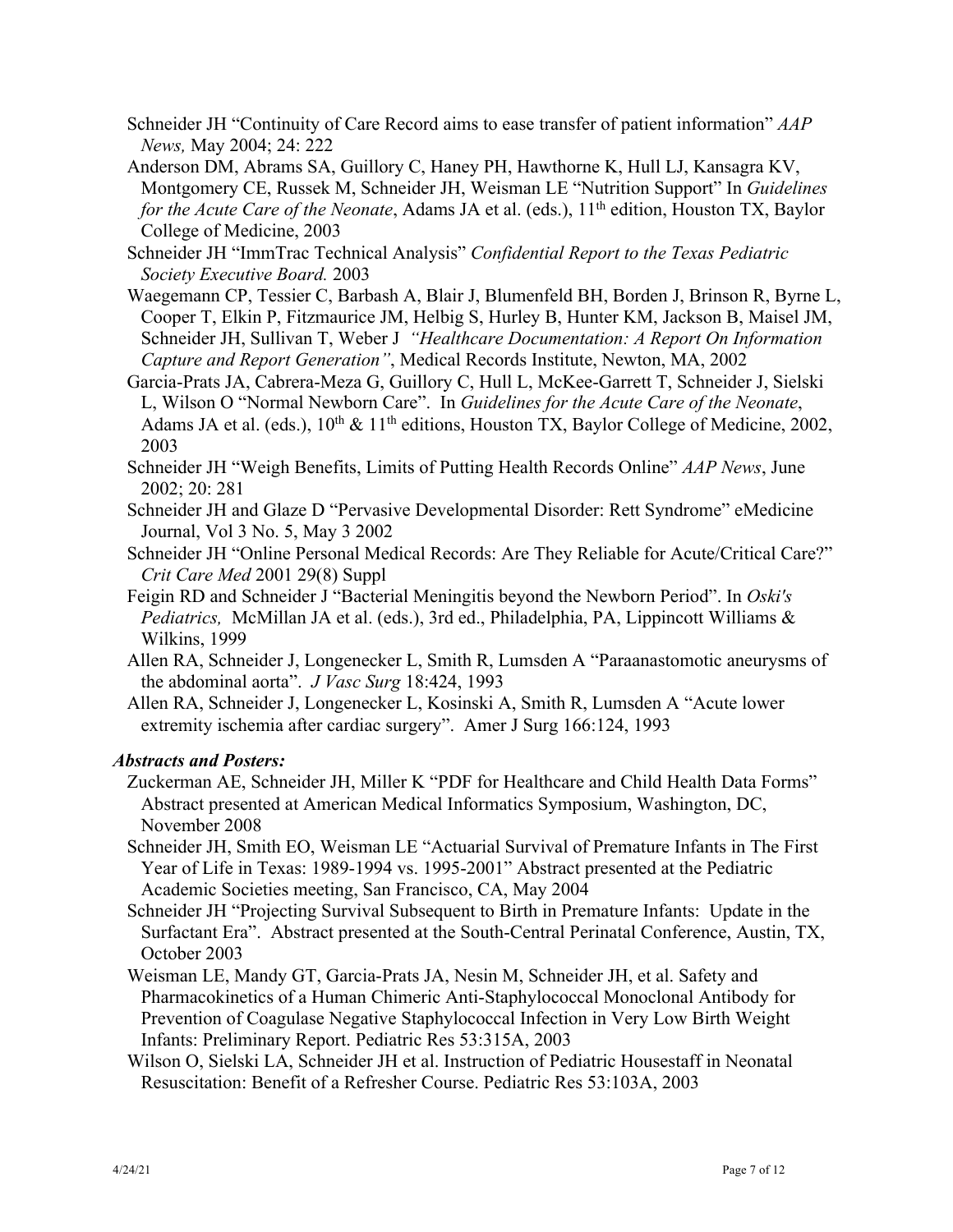- Schneider JH and Kofos D "Internet Personal Health Records: Benefits, Risks and Proposed Pediatric Standards" Abstract presented at American Telemedicine Association Annual Meeting, Los Angeles, CA, June 2002; Telemedicine Journal and e-Health 8:213, 2002
- Schneider JH "A Method for Determining Whether Transcutaneous Bilirubin Measurements Can Replace Serum Bilirubin Measurements: A Model for New Technology Evaluation" Poster presented at American Academy of Pediatrics National Conference and Exhibition, October 2002
- Wilson O, Sielski LA, Schneider JH, McKee-Garrett TM, Fernandes CJ, Hull L "Instruction of Pediatric Housestaff in Neonatal Resuscitation: Benefit of A Refresher Course" Poster presented at American Academy of Pediatrics National Conference and Exhibition, October 2002
- Schneider JH "Are Online Personal Health Records (PHRs) Ready for Pediatrics?" Abstract presented at TEPR 2002, Seattle, WA, May, 2002
- Wilson O, Sielski LA, Schneider JH, et al "Instruction of Pediatric Housestaff in Neonatal Resuscitation: Benefit of a Refresher Course" Proceedings of the Society for Pediatric Research Annual Meeting, May 2002
- Kofos D and Schneider JH "Consumer Internet Medical Records: Benefits for Pediatrics, Problems and Proposed Standards". Abstract presented at American Telemedicine Association Annual Meeting, Fort Lauderdale, FL, June 2001
- Schneider JH "Effects of Young Maternal Age on Mortality in a NICU Population". Abstract presented at the South-Central Perinatal Conference, Austin, TX, October 2001
- Schneider JH and Kofos D "Patient-Accessible Internet Medical Records: Benefits, Risks, and Proposed Standards for Pediatric Use". Abstract presented at American Academy of Pediatrics Annual Meeting, Chicago, IL, October 2000

## *Selected Webinars:*

- *"Patient Engagement Strategies & Enabling Technologies" (August 2014)*
- *"Is Meaningful Use a Golden Apple?" (August 2013)*
- *"Electronic Medical Records: Meaningful Use" (August 2010)*
- *"Making Meaning of "Meaningful Use" (February 2010)*
- *"How A State Medical Society Can Help Advance e-Prescribing" (December 2009)*

## *Selected Presentations:*

- AWHONN (Association of Women's Health, Obstetric and Neonatal Nurses), Frisco, TX (May 2019) *"Newborn Screening Best Practices"*
- UTSW Neonatology Division Research Lecture, Dallas, TX (March 2019) *"Health Information Technology of the Future: Opportunities, Challenges and Why We All Must Be Informaticists"*
- Health Information Management System Society, Orlando, FL (February 2019) *"Presenting the Case for Cybersecurity Education of Clinicians"*
- Association of Medical Directors of Information Systems, Ojai, CA (June 2018) *"Financial Reporting: Why CMIOs Need to Understand This"*
- Association of Medical Directors of Information Systems, Ojai, CA (June 2018)*"Newborn Screening: Moving from the Stone Age to an Informatics Paradigm"*
- MDISS Fall Congress at the George Mason University School of Law, Arlington, VA (November 2017) *"Medical Device Security & The Chief Medical Information Officer"*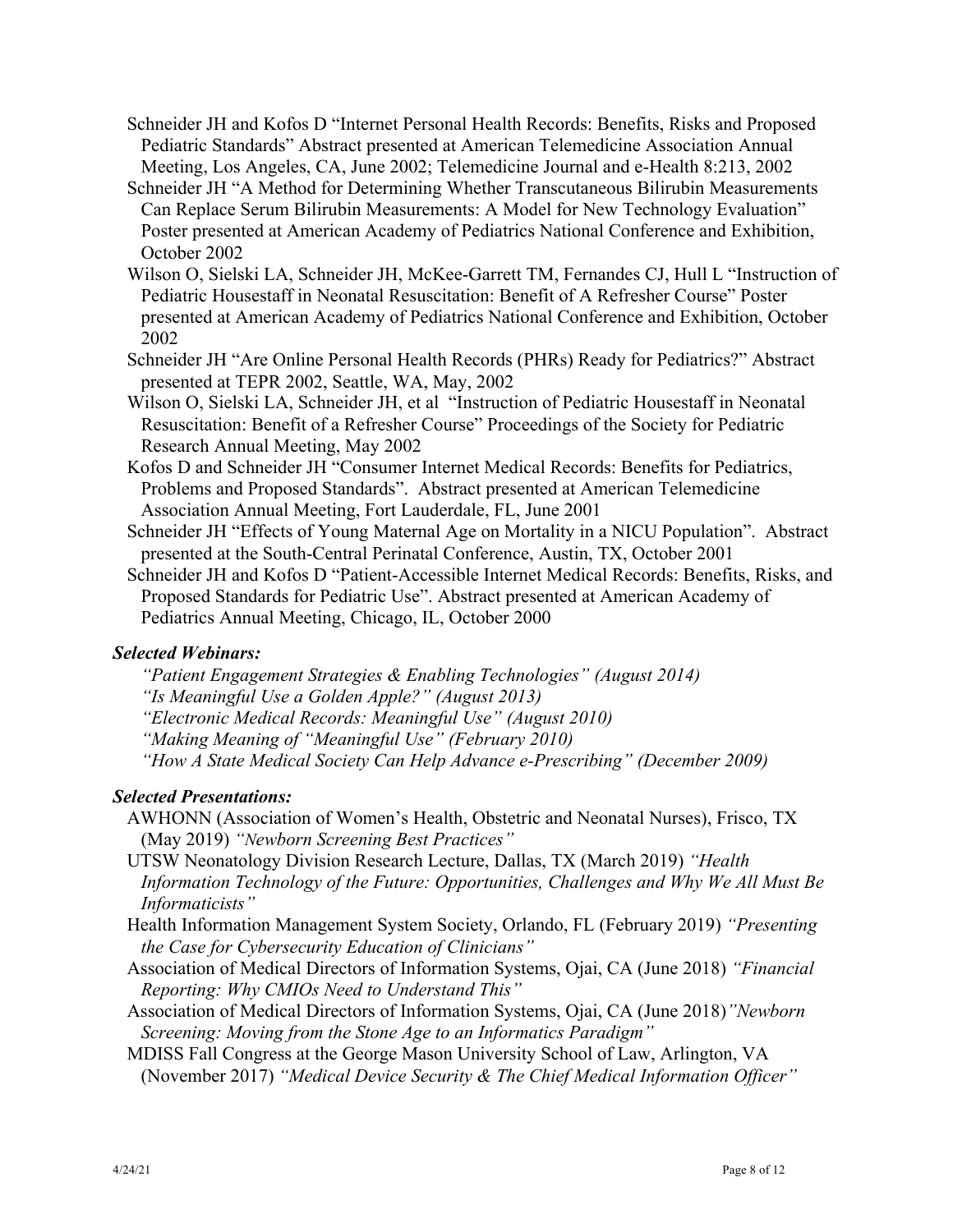- Association of Medical Directors of Information Systems, Ojai, CA (June 2017) *"Nothing About Me Without Me: A CHIO's Journey Through Medical Identity Mix-up"*
- Association of Medical Directors of Information Systems, Ojai, CA (June 2017) *"Financial Reporting: Why CMIOs Need to Understand this Stuff?"*
- American Society of Health System Pharmacists, Chicago, IL (October 2016) "*Technology Boom or Bust: Optimizing the HIT Investment"*
- Health Information Management System Society, Las Vegas, NV (February 2016) *"Convening to Develop Best Practices on Reducing Errors during Downtime"*
- 37th Congreso Argentino de Pediatria, Mendoza, Argentina (September 2015) *"Lessons for Argentina from the Health Information Technology Experience of the United States"*
- National Healthcare CMO/CMIO Summit, Atlanta, GA (March 2015) *"The Patient Is the Future of HIE"*
- Association of Medical Directors of Information Systems, Ojai, CA (June 2014) *"Is the Patient the Future of Health Information Exchange?"*
- Institute for Health Technology Transformation (Keynote Speaker), San Diego, CA (January 2014) *"The Patient is the Future of Health Information Exchange"*
- Jefferson Health Information Exchange Leadership Summit, Medford, OR (November 2013) *"Clinical Integration for Health Care Quality Improvement"*
- Dallas Internists Club, Dallas, TX (November 2012) *"EMRs: Pros and Cons"*
- Wolters-Kluwer National Webinar Series (November 2012) *"Is Meaningful Use a Golden Apple?"*
- Hong Kong Hospital Authority Informatics Leadership, Plano, TX (October 2012) *"Health Information Exchange in Texas"*
- Healthcare Coalition of Texas, Frisco, TX (July 2012) *"Lessons Learned from EMR Implementations"*
- AAP Districts IV and IX Annual Meeting, Redondo Beach, CA (June 2012) *"Health Information Technology and YOU! The Role of AAP Chapters in Supporting Member Practices"*
- American College of Physician Executives, Dallas, TX (December 2011) *"Clinical Transformation Strategies to Enable Safe and Seamless Patient Care"*
- Louisiana-Arkansas Pediatric Association Red River Potpourri, Shreveport, LA (October 2011) *"Health Information Technology: Achieving Meaningful Use and Sometimes Getting Paid for IT"*
- Baptist Physician Health Organization, San Antonio (October 2011) *"Electronic Medical Records and Meaningful Use"*
- Texas Pediatric Society Annual Meeting, Houston, TX (September 2011) *"Texas Medicaid EHR Incentive Program: Meaningful Use (MU) and Regional Extension Centers (RECs)"*
- Medicaid Exchange Symposium, San Francisco, CA, (July 2011) *"The Future of Health Information Exchange? The Role of Personal Health Records"*
- Medicaid Managed Care Congress, Baltimore, MD (May, 2011) *"The Future of Health Information Exchange? The Role of Personal Health Records"*
- Texas Medical Association TexMed, Houston, TX (May 2011) *"Quality: Going the EMR Route"*
- HIMSS Texas Regional Conference, Austin, TX (April 2011) *"Meaningful Use of HIT: A Road Map for Multi-Disciplinary Teams to Advance the Needed Workforce"*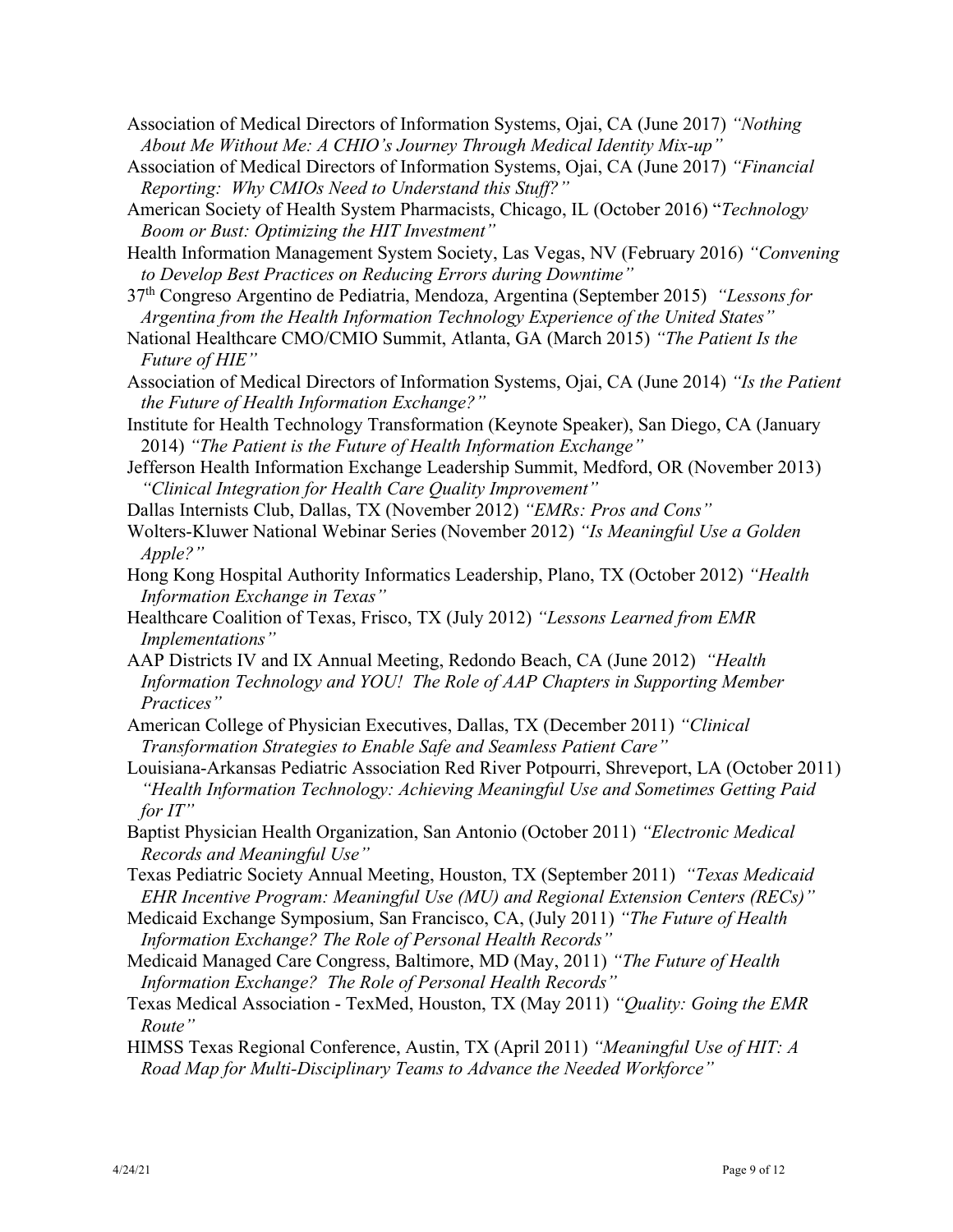- Texas Medical Association Accountable Care Symposium, Dallas TX (December 2010) *"ACOs and Electronic Medical Records: You Can't Improve What You Can't Measure"*
- Texas Pediatric Society, San Antonio, TX (November 2010) *ARRA and Meaningful Use: What's in It for Pediatricians?"*
- American Academy of Pediatrics National Conference and Exhibition, San Francisco, CA (October 2010) "*Pediatric Documentation Challenge"*
- Alliance for Healthcare Excellence, Irving, TX (September 2010) "*ARRA: Is Your Data Safe?"*
- Texas Health IT Summit, Houston, TX (September 2010) *"EHRs and Patient Safety"*
- Health Information Management System Society (HIMSS) Dallas Chapter, Arlington, TX (August 2010) *"Is Health Information Exchange a Golden Apple?"*
- American Academy of Pediatrics Board of Directors Megaissue Presentation, Elk Grove, IL (May 2010)" *Quality and Health Information Technologies: CHIPRA and ARRA Opportunities, Risks and Action Steps"*
- Texas Department of Health and Human Services Grand Rounds, Austin, TX (June 2010) *"Health Information Exchange: Are You Ready?"*
- Texas Medicaid Grand Rounds, Austin, TX (June 2010) "*EMR 2.0 and Why We Need It"*
- Texas Regional Extension Centers Planning Session, Austin, TX, (May 2010) *"Patient Safety HIT Reporting Database"*
- Texas Senate Committee on Health and Human Services, Austin, TX (April 2010) *"Health Information Technology (HIT) and the Medicaid/CHIP Health Information Exchange (HIE) Advisory Committee"*
- VHA Texas Medical Staff Leadership Conference, Frisco, TX (February 2010) *"ARRA and the Baylor Healthcare System: We're Even More Stimulated!"*
- Midland Hospital Medical Staff Grand Rounds, Midland TX (January 2010) *"Making Meaning of Meaningful Use"*
- Texas Health IT Summit (January 2010) *"HIT Overview for the Healthcare Professional"*
- Texas HIE/REC Planning Session (December 2009) *"Message on the Value Proposition: Can We Handle the Truth?"*
- American Academy of Pediatrics National Conference and Exhibition, Boston, MA (October 2009) *"Pediatric Documentation Challenge" and "The Mobile Child Health Record"*
- American Academy of Pediatrics Section of Administration and Practice Management, Boston, MA (October 2009) *"Electronic Medical Records: Is It Time to Take the Plunge?"*
- Methodist Hospital Pediatric Grand Rounds, Dallas, TX (August 2009) *"Electronic Medical Records: Is It Time to Take the Plunge?"*
- NEO: The Conference for Neonatology, Orlando, FL (February 2009) "*NICU Informatics: The Hospital Perspective"*
- American Academy of Pediatrics National Conference and Exhibition, Washington, DC (October 2008) *"Pediatric Documentation Challenge"*
- American Academy of Pediatrics National Conference and Exhibition, San Francisco, CA (October 2007) *"Pediatric Documentation Challenge"*
- Oklahoma Chapter American Academy of Pediatrics, Oklahoma City, OK (August 2007) *"EMR and YOU"*
- Texas Pediatric Society Annual Meeting, Dallas, TX (September 2007) "*How to Choose an Electronic Health Record (EHR)"*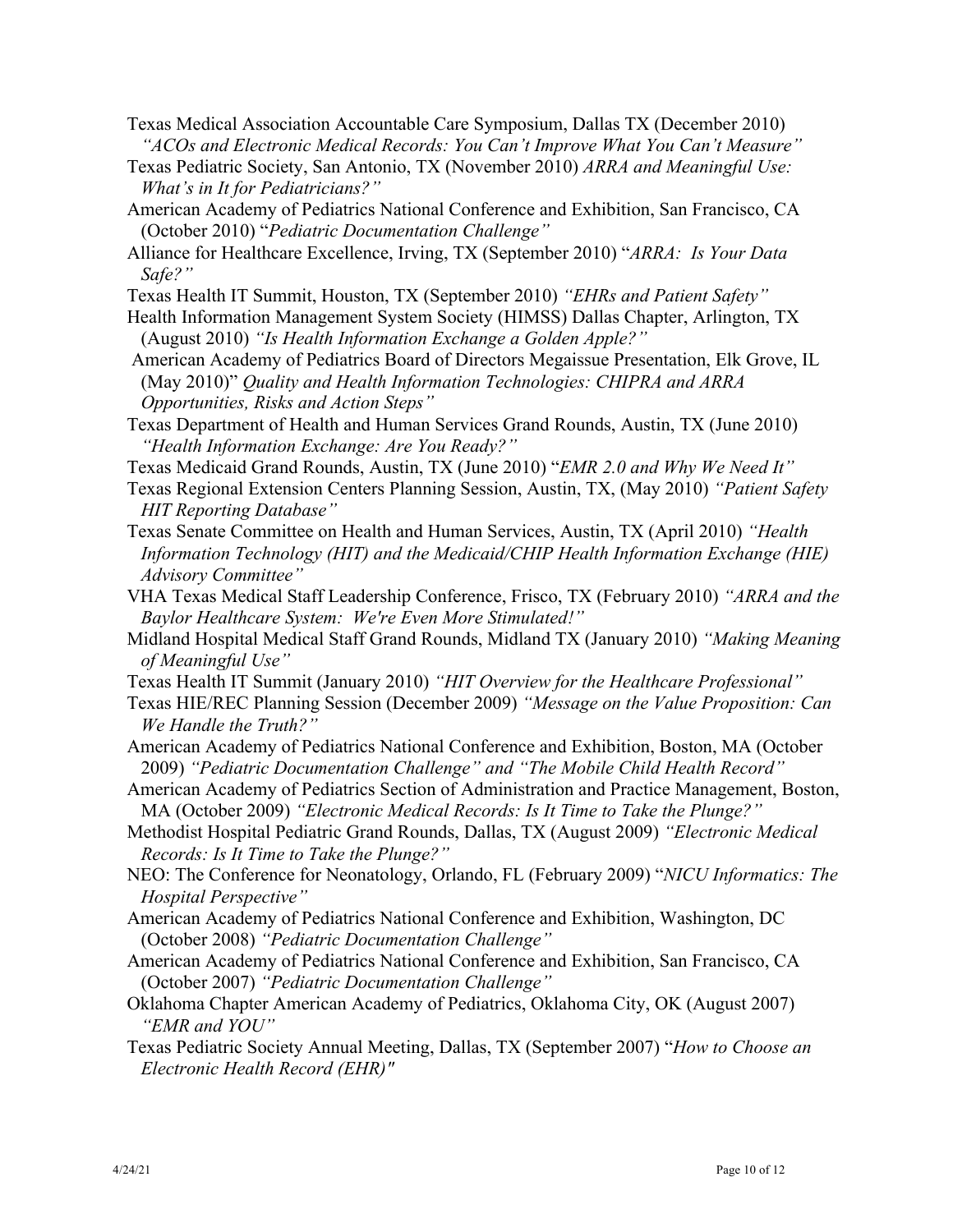- Association of Medical Directors of Information Systems, Ojai, CA (July, 2007) *"Can Your EMR Do This? Child Health EMR Requirements"*
- Society of Hospital Medicine, Dallas, TX (May 2007) *"EMRs and the Hospitalist"*
- TEPR 2007, Dallas, TX (May 2007) *"Voluntary Universal Healthcare Identifier: Practical Applications"*
- Texas Medical Association/TexMed, Dallas, TX (April 2007) *"Electronic Health Records: Making the Best Choices" and "Megatrends: Stark, Certification, PHRs and P4P"*
- University of Texas Health Science Center Pediatric Grand Rounds, San Antonio, TX (February 2007) *"Ethical Issues in Electronic Medical Records and Medical Informatics"*
- American Academy of Pediatrics National Conference and Exhibition Plenary Presentation, Atlanta, GA (October 2006) *"Electronic Medical Records and Quality: Is It Time to Take the Plunge?"*
- American Academy of Pediatrics National Conference and Exhibition, Atlanta, GA (October 2006) *"Electronic Health Records: The Question at Hand" and "Pediatric Documentation Challenge"*
- Louisiana Chapter American Academy of Pediatrics, New Orleans, LA (September 2006) *"Electronic Health Records: Which One Is Right for You?"*
- TMA Health Information Technology Workshop, Houston, TX (May 2006) *"The Electronic Health Record in Your Future"*
- American Academy of Pediatrics National Conference and Exhibition, Washington, DC (November 2005) *"Pediatric Documentation Challenge" and "The Internet and Continuing Medical Education"*
- Continuity of Care Record Developers Conference, Irving, TX (June 2005) *"Neonatology and the CCR"*
- Pediatric Academic Societies/American Academy of Pediatrics Presidential Plenary, Washington, DC (May 2005) *"The Electronic Health Record: An Essential Tool for Quality?"*
- Alabama Chapter American Academy of Pediatrics, Birmingham, AL (January 2005) *"Shining New Light on Neonatal Jaundice" and "Update on EHRs in Pediatrics"*
- American Academy of Pediatrics National Conference and Exhibition, San Francisco, CA (November 2004) *"The EMR and Associated eTools" and "How to Choose an EMR"*
- American Academy of Pediatrics Board of Directors, San Francisco, CA (November 2004) *"Summary of Indianapolis Pediatric Informatics Meeting"*
- Baylor College of Medicine Department of Neonatology (June 2004) *"Clinical Nuggets from Database Mining"*
- TEPR 2004, Fort Lauderdale, FL (May 2004) *"The Top 10 Ways You Can Make Clinical Errors with Your EHR"*
- American Academy of Pediatrics Board of Directors, Elk Grove Village, IL (May 2004) *"The Electronic Health Record in Pediatrics" (with Drs. Buerk and Kohrt)*
- Healthcare Connectivity Summit, Portland, OR (April 2004) *"The Continuity of Care Record & Interoperability"*
- American Academy of Pediatrics District Meeting, Point Clear, AL (March 2004) *"Update on the Electronic Medical Record in Pediatrics"*
- Schorer-Pakula Lecture at the 36<sup>th</sup> "Clinical Advances in Pediatrics" Seminar, Children's Mercy Health Network, Kansas City, MO (November 2003) *"Features and the Future of Pediatric Electronic Medical Records"*